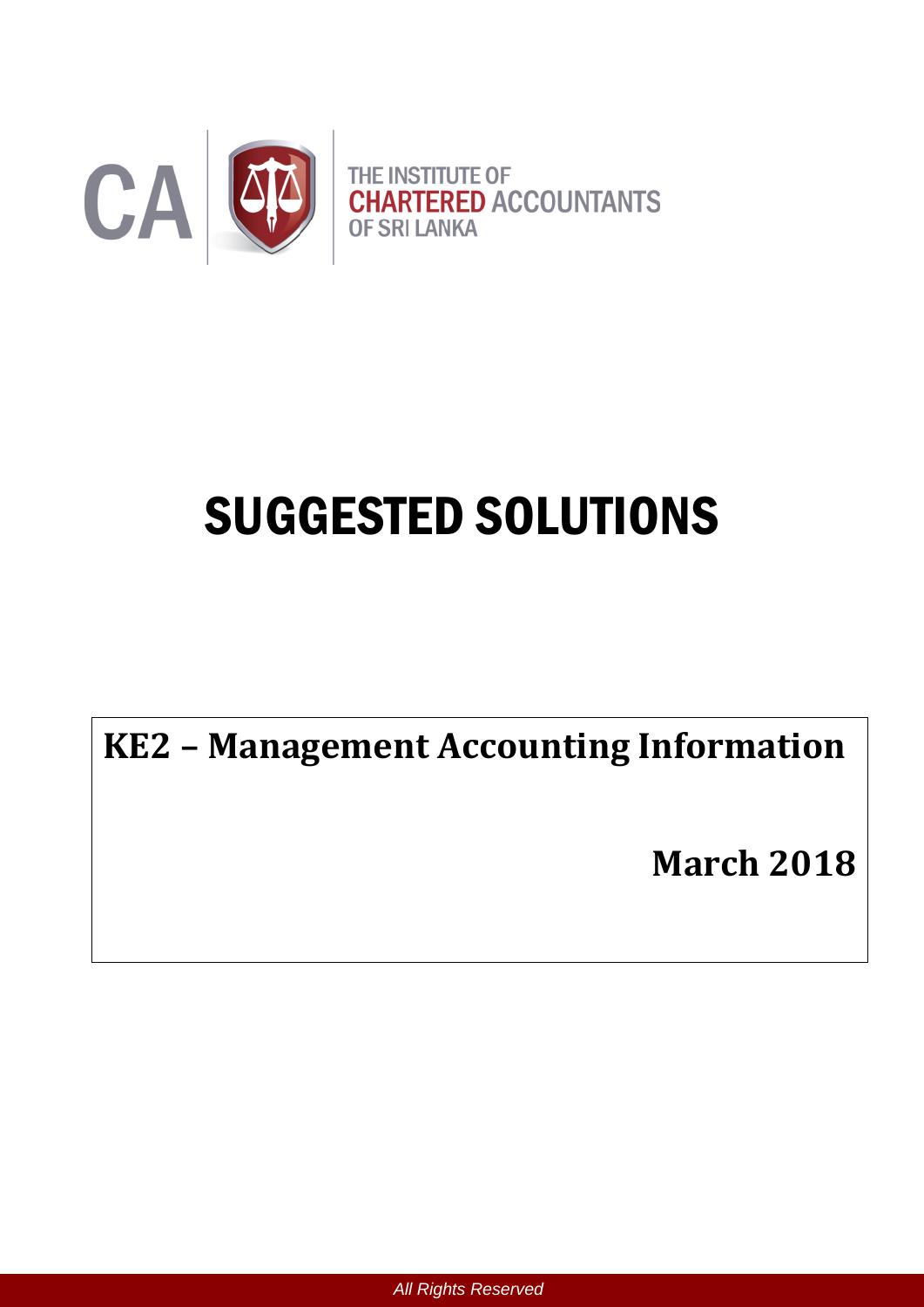# **SECTION 01**

#### **Answer 01**

#### 1.1

Relevant Learning outcome : 1.1.2 Explain the nature, scope and purpose of cost classifications (direct/indirect, fixed/ variable/semi-variable, production/period, controllable/non-controllable, relevant/ nonrelevant costs). Study Text reference: Page No. 105 **Correct Answer: A**

#### 1.2

Relevant Learning outcome : 1.2.2 Explain material control systems and calculate EOQ, reorder levels, maximum and minimum levels, valuation of stocks and the issues using FIFO, LIFO and AVCO and calculate profit under each stock valuation method.

Study Text reference: Page No. 160

**Correct Answer: B**

#### 1.3

Relevant Learning outcome :1.4.1 Explain characteristics of job, batch, contract, process and service costing. Study Text reference: Page No. 218 **Correct Answer: D**

#### 1.4

Relevant Learning outcome : 2.1.1 Calculate mark-up and margin, and arrive at the amount in rupees for given mark-up/margin percentages in scenarios (including VAT, income tax and discounts) Study Text reference: Page No. 19 **Correct Answer: D**

#### 1.5

Relevant Learning outcome : 2.3.1 Calculate and interpret the mean, standard deviation and coefficient of variation. Study Text reference: Page No. 31 **Correct Answer: C**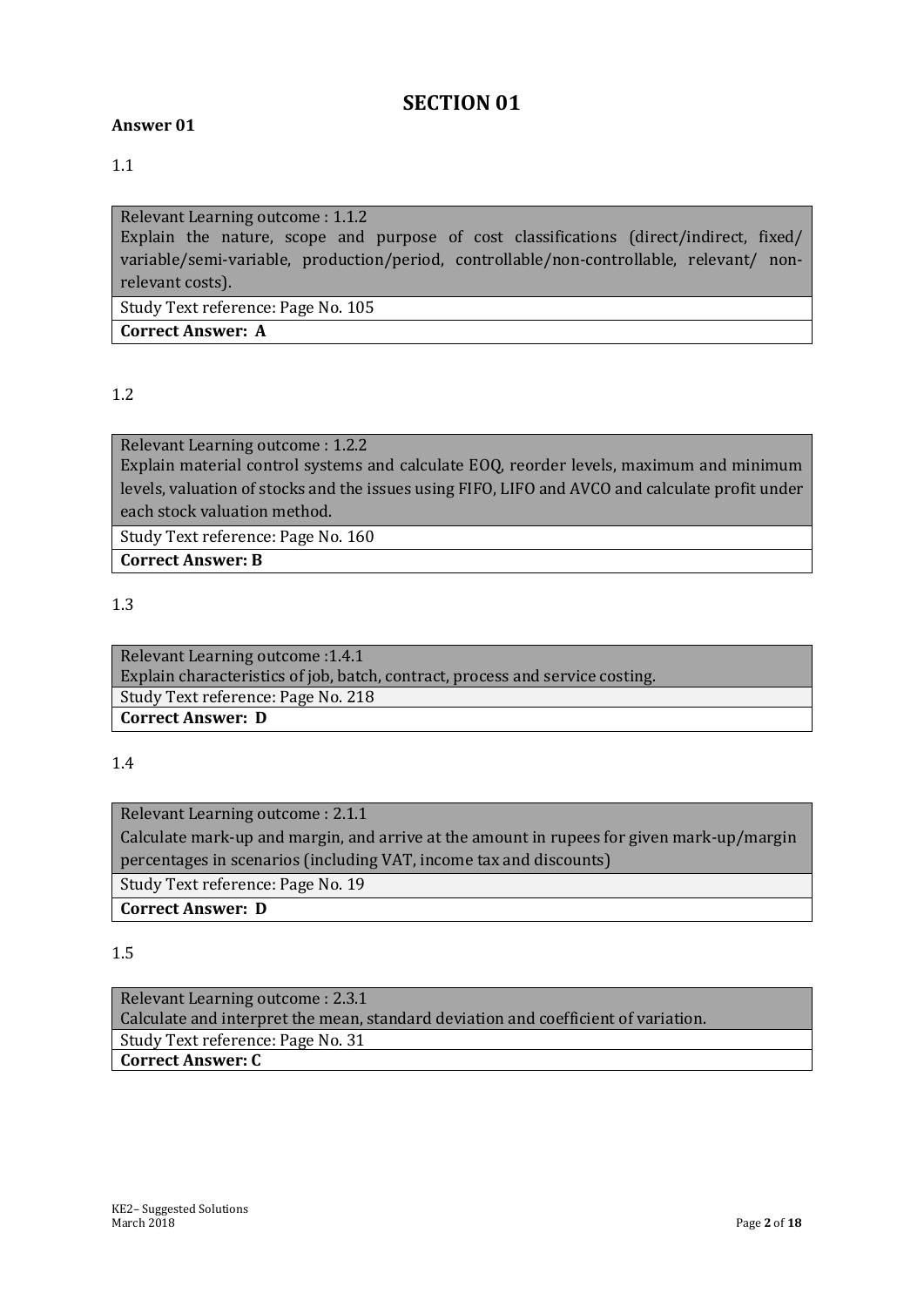| Relevant Learning outcome : 3.2.2  |
|------------------------------------|
| Explain the steps involved in ABC  |
| Study Text reference: Page No. 389 |
| Correct Answer: B                  |

1.7

Relevant Learning outcome : 5.2.1 Calculate and interpret basic variances on direct material cost, direct labour cost, variable production overheads, fixed production overheads, and sales. Study Text reference: Page No. 500 **Correct Answer: A**

#### 1.8

Relevant Learning outcome : 6.1.1 Identify linear and quadratic functions related to revenue, costs and profit in the algebraic, and graphical forms. Study Text reference: Page No. 558 **Correct Answer: A**

#### 1.9

Relevant Learning outcome :6.2.1 Demonstrate the use of differential calculus in maximisation and minimisation decisions (using profit function or marginal functions with necessary and sufficient conditions). Study Text reference: Page No. 561 **Correct Answer: B**

#### 1.10

| Relevant Learning outcome : 7.1.1  |
|------------------------------------|
| Discuss the purposes of budgeting  |
| Study Text reference: Page No. 584 |
| <b>Correct Answer: C</b>           |

**(2 x 10 = Total 20 marks)**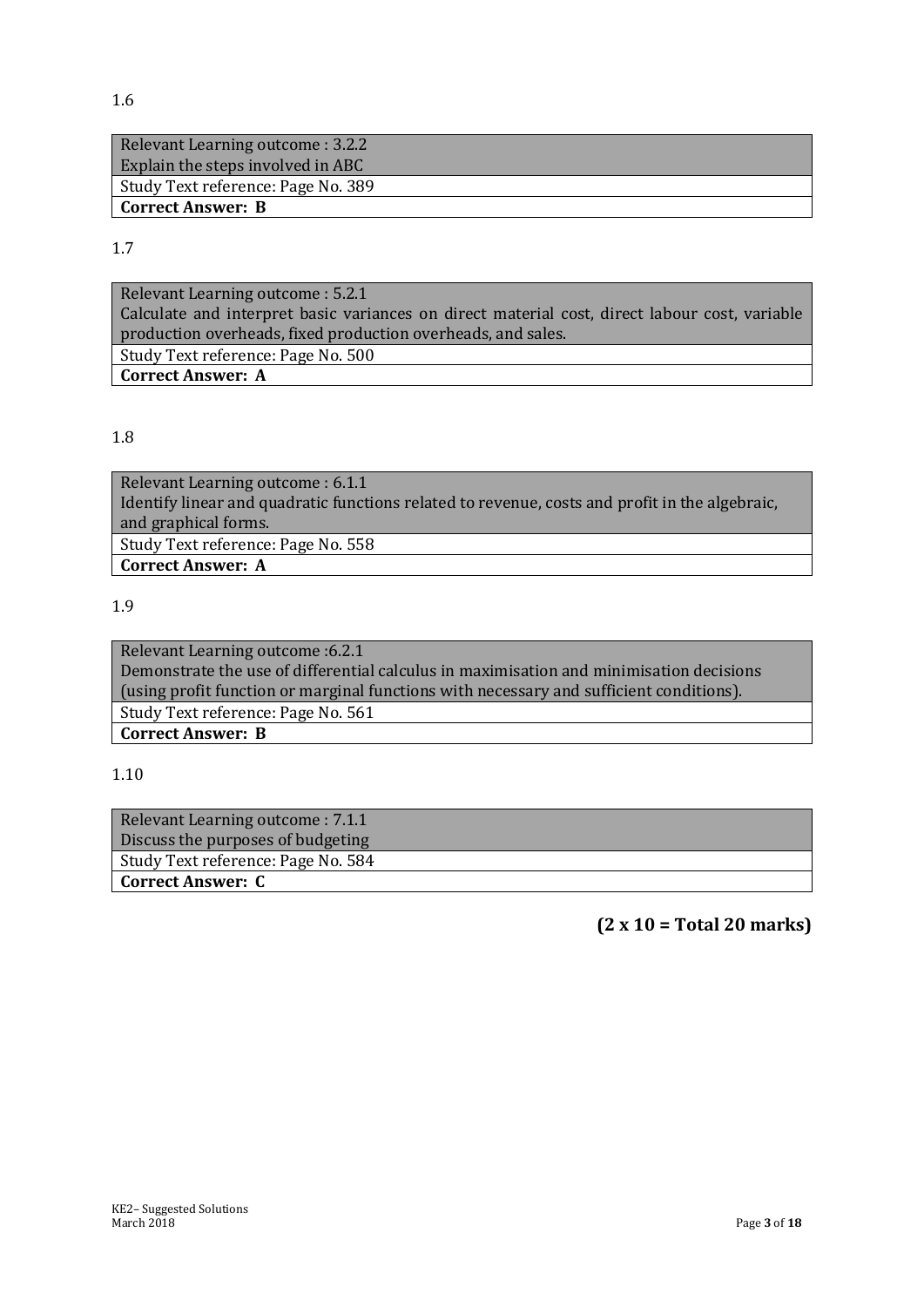## **Question 02**

#### 2.1

Relevant Learning outcome :1.1.1

Define the terms cost, cost unit, composite cost units, cost centre and elements of cost.

Study Text reference: Page No. 94/95

Cost unit is a unit of product or service to which cost can be related. Cost units are where a single cost unit is used to charge for a particular product or a service. For example, the transport service provider can charge its customers based on the number of kilometres travelled without considering the weight of the load transported.

Composite cost unit is where two or more cost units are used to value a product or a service. For example, the transport service provider can consider both the distance transported and also the weight of the load transported and accordingly charge its customers based on per Ton/Kilometre basis.

## 2.2

Relevant Learning outcome : 1.2.2 Explain material control systems and calculate EOQ, reorder levels, maximum and minimum levels, valuation of stocks and the issues using FIFO, LIFO and AVCO and calculate profit under each stock valuation method.

Study Text reference: Page No. 137/138

Maximum inventory level = Reorder level + Reorder quantity - (Min demand\*Minimum lead time)

Maximum inventory level = 7,200 + 8,000 - (200\*12) = 12,800 units

Minimum inventory level = Reorder level - (Average demand \* Average lead time)

Minimum inventory level =  $7,200 - (400 * 14) = 1,600$  units

#### 2.3

Relevant Learning outcome : 1.4.2

Demonstrate job, batch, contract (contract account preparation and recognising profit), process (losses, gains, scrap value, disposal cost, closing WIP and opening WIP based on AVCO method) and service costing under appropriate business situations.

| Study Text reference: Page No. 238          |           |  |
|---------------------------------------------|-----------|--|
| Input cost (Rs.)                            | 1,500,000 |  |
| Additional cost incurred (Rs.)              | 1,020,000 |  |
| Total cost (Rs.)                            | 2,520,000 |  |
| Normal output (20,000 * 90%)                | 18,000    |  |
| Cost per unit $(Rs.)(2,520,000\div 12,000)$ | 140       |  |
| Abnormal loss (18,000-17,500)               | 500       |  |
| Value of abnormal loss (Rs.) (140x500)      | 70,000    |  |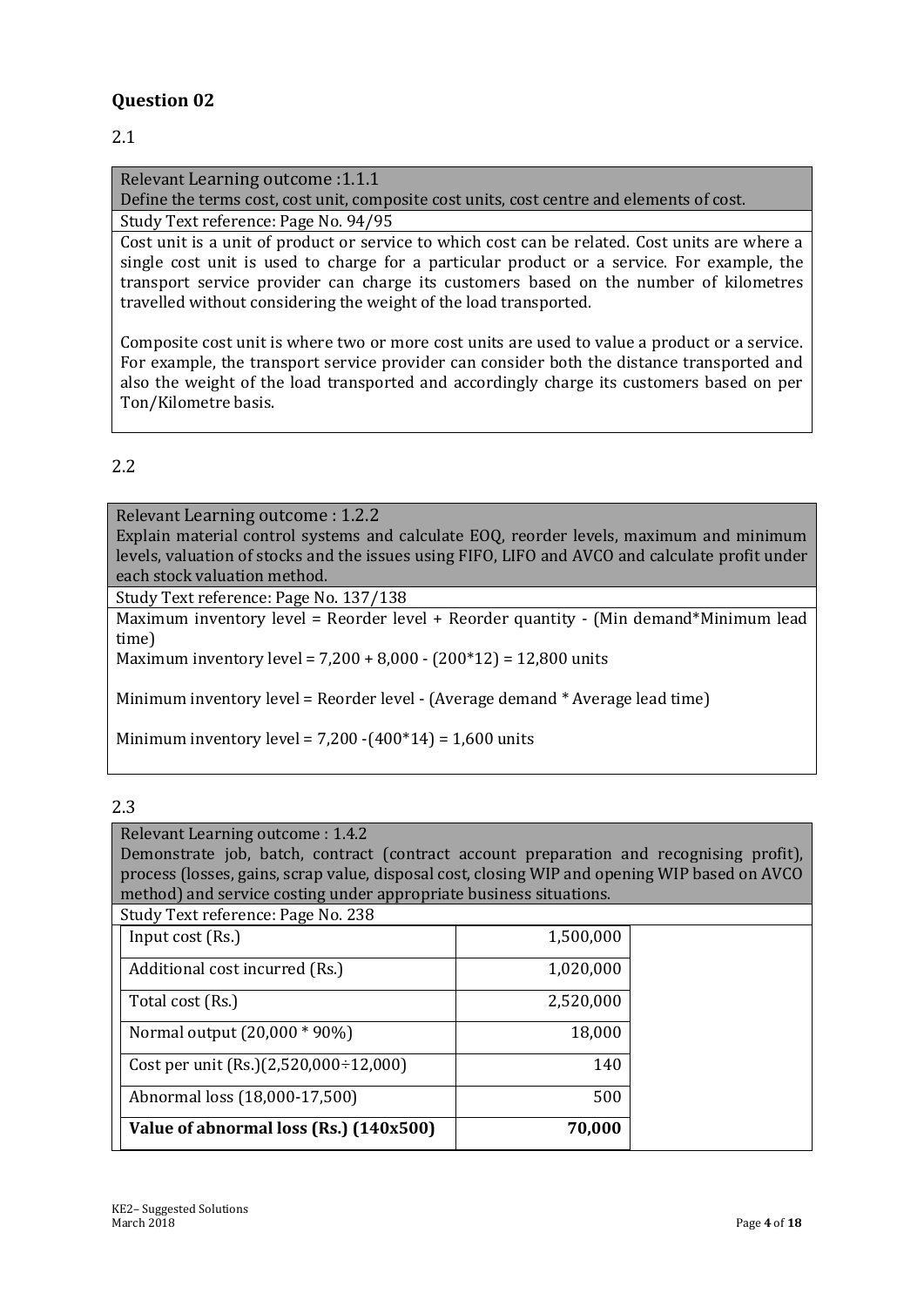Relevant Learning outcome : 2.2.1

Calculate variations under addition, subtraction, multiplication and division. Estimate maximum error in profit when price, quantity, variable cost per unit and fixed costs are subject to error.

Study Text reference: Page No. 28

(i)

Revenue without error = 40,000 \* 80 = 3,200,000 Highest/ Biggest revenue = 45,000 \* 85 = 3,825,000 **Maximum absolute error** = **Rs. 625,000** 

(ii)

**Rs. Rs.** Fuel cost =  $20+15%$  =  $23.00$ Labour  $cost = 25 + 5\% = 26.25$ Other direct cost =  $10+10% = 11.00$ **Maximum cost per kilometer** = **60.25** 

(iii) Maximum absolute error in the total cost

 $(45,000 * 60.25) - (40,000 * 55)$ 

= **Rs. 511,250 ½**

#### 2.5

#### Relevant Learning outcome : 2.5.1

Demonstrate a basic understanding of sampling (simple random sampling and large samples only), sampling distribution of sample mean and sample proportion, and use of confidence intervals in business including their interpretation.

Study Text reference: Page No 327

|      |                                      | Working                            |
|------|--------------------------------------|------------------------------------|
| (i)  | Proportion<br>$\bullet$              | $=(360-315)/360$                   |
|      |                                      | $= 12.5\%$                         |
|      | <b>SEP</b><br>$\bullet$              | $(1-p)$<br>$SEP =$                 |
|      |                                      | $= \sqrt{0.125(1-0.125)/360}$      |
|      |                                      | $= 0.01704$ or 1.74%               |
| (ii) | Range at the 99%<br>confidence level | $= 0.125 + (-0.0174)$ *2.58        |
|      |                                      | $= 0.125 - 0.0449$ to 0.125+0.0449 |
|      |                                      | $= 0.0801 - 0.1699$                |
|      |                                      | 8.01% to 16.99%                    |
|      |                                      |                                    |
|      |                                      |                                    |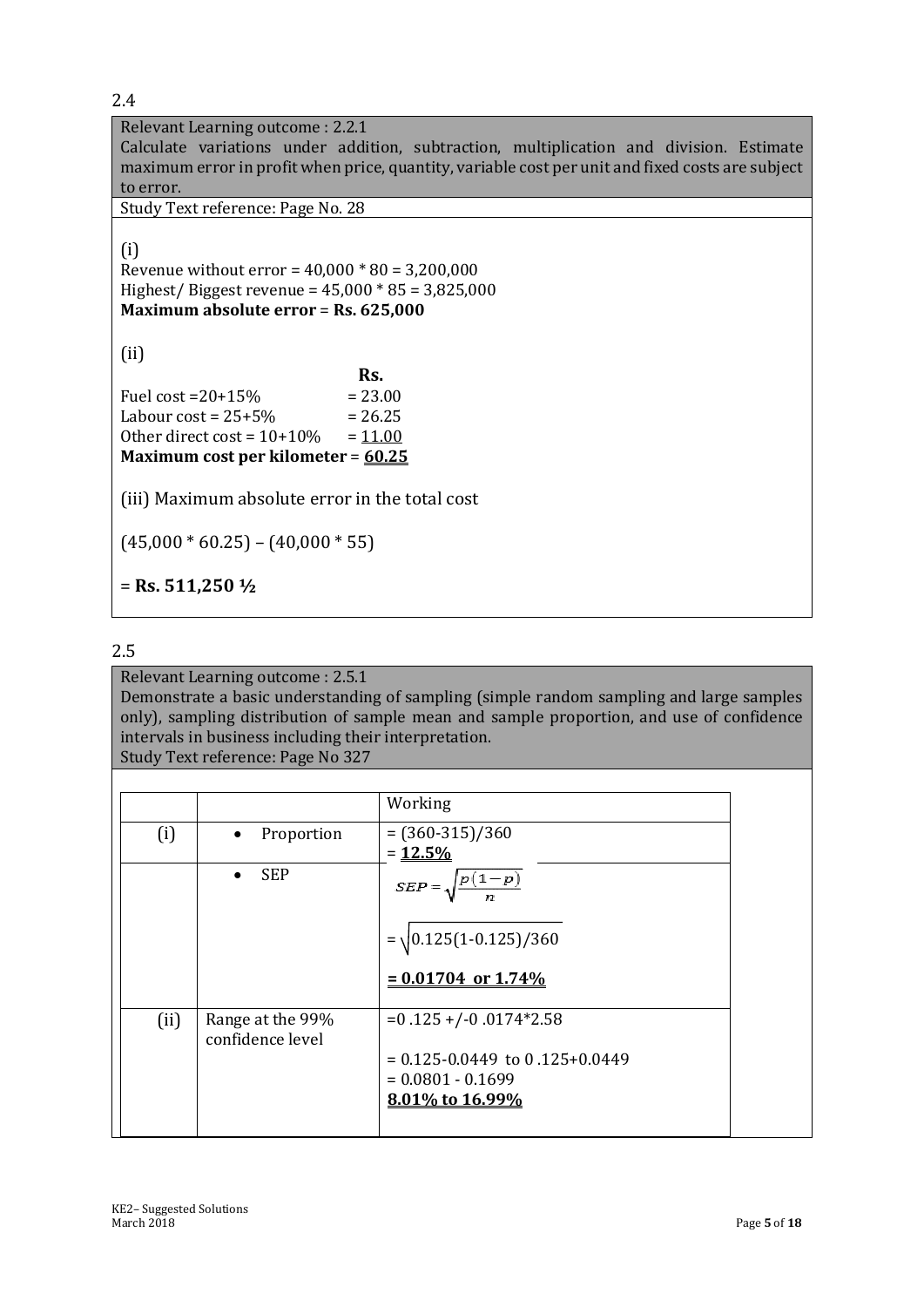| Relevant Learning outcome: 4.1.1                                                              |  |  |
|-----------------------------------------------------------------------------------------------|--|--|
| Calculate simple and compound interest, effective rate of interest, the yield amount when the |  |  |
| rate of interest changes with time, regular investment interest, and amortisation schedule.   |  |  |
| Study Text reference: Page No. 420                                                            |  |  |
|                                                                                               |  |  |
|                                                                                               |  |  |
| Monthly interest rate = $15\%/12 = 1.25\%$                                                    |  |  |
| No. of instalments = $4*12 = 48$                                                              |  |  |
|                                                                                               |  |  |
| $4,000,000 = 1.0125 A (1.0125^{48} - 1)$                                                      |  |  |
| $(1.0125-1)$                                                                                  |  |  |
|                                                                                               |  |  |
| $4,000,000 = 66.0437 A$                                                                       |  |  |
|                                                                                               |  |  |
| $=$ Rs. 60,565.92<br>А                                                                        |  |  |

2.7

| Relevant Learning outcome : 6.1<br>Revenue, costs and profit |
|--------------------------------------------------------------|
| Study Text reference: Page No. 558                           |
| $P = a - bQ$                                                 |
| $b = 50/20$                                                  |
| $a = 500 + (50*240/20) = 1,100$                              |
| $P = 1,100 - 50/20Q$                                         |
| Full capacity = $240/80\%$ = 300 hours                       |
| When $Q = 300$ hours                                         |
| $P = 1,100 - 50/20(300)$                                     |
| $P = Rs. 350$                                                |

# 2.8

| Relevant Learning outcome : 6.2<br>Profit maximisation and cost minimisation |                                    |  |  |  |
|------------------------------------------------------------------------------|------------------------------------|--|--|--|
|                                                                              | Study Text reference: Page No. 568 |  |  |  |
|                                                                              |                                    |  |  |  |
| Total revenue function = $P * Q$                                             | $TR = 7,600Q - 5Q^2$               |  |  |  |
| Derive MR= first gradient of TR                                              | $MR = 7,600 - 100$                 |  |  |  |
|                                                                              | $MC = 2,800$                       |  |  |  |
| MC=MR at maximum profit                                                      | $2,800 = 7,600 - 100$              |  |  |  |
|                                                                              | $Q = 480$ bags                     |  |  |  |
|                                                                              |                                    |  |  |  |
| Quantity at current selling price                                            | $4,500 = 7,600 - 5Q$               |  |  |  |
|                                                                              | $Q = 620$                          |  |  |  |
| Change in quantity                                                           |                                    |  |  |  |
|                                                                              | $(620-480) = 140$                  |  |  |  |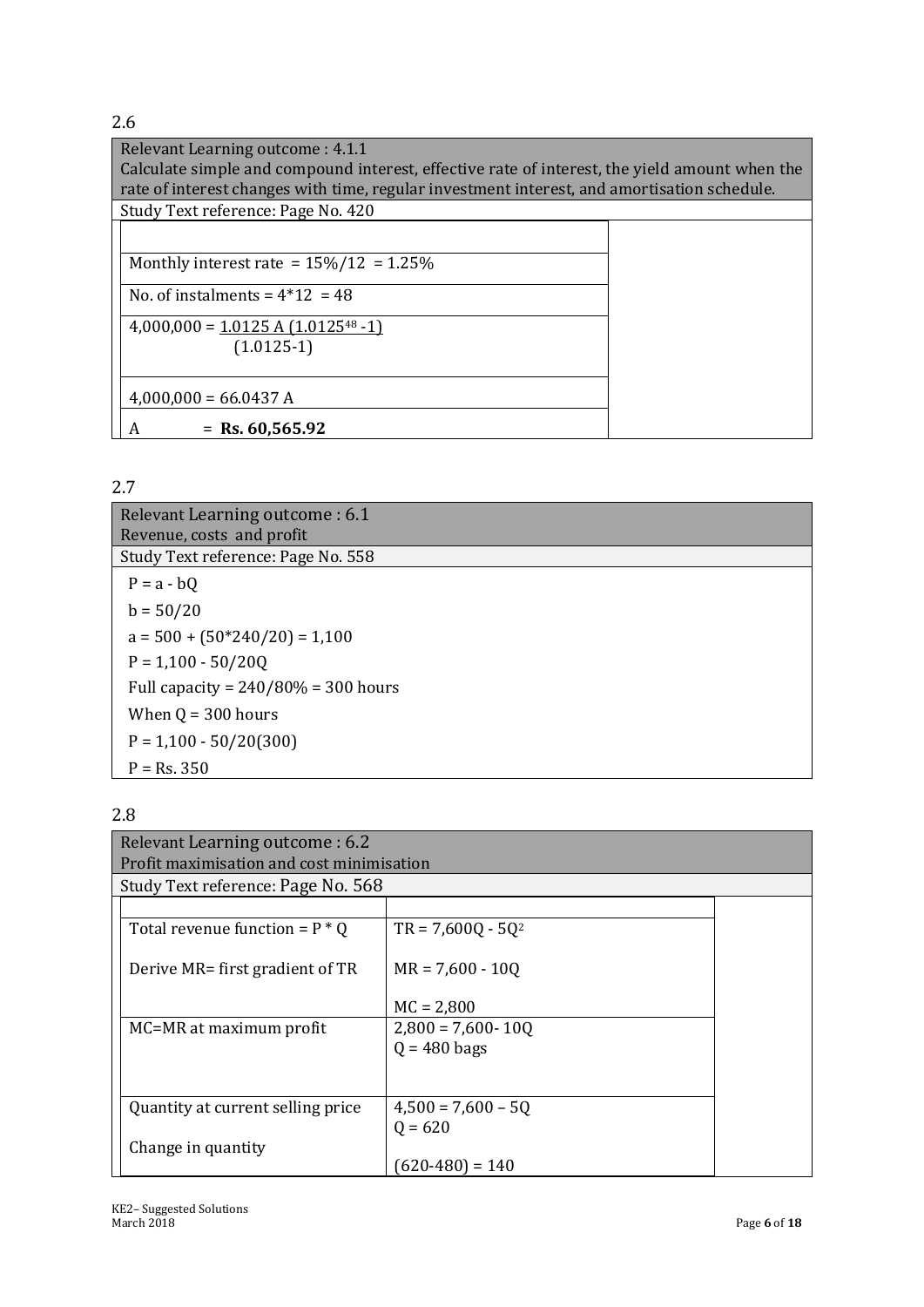| Relevant Learning outcome: 7.2.2<br>Revenue, costs and profit |                                                                                                                                                                                           |  |  |  |
|---------------------------------------------------------------|-------------------------------------------------------------------------------------------------------------------------------------------------------------------------------------------|--|--|--|
| Study Text reference: Page No. 656                            |                                                                                                                                                                                           |  |  |  |
| Item                                                          | Working                                                                                                                                                                                   |  |  |  |
| Cost adjusted for inflation                                   | $= 2,080,000/1$<br>$= 2,080,000$<br>$= 2,134,000/1.1$<br>$= 1,940,000$<br>$= 2,917,600/1.12$<br>$= 2,605,000$                                                                             |  |  |  |
| Applying high-low method                                      | Unit difference= $6,800 - 4,900 = 1,900$ units<br>Cost difference = $2,605,000 - 1,940,000 =$ Rs. 665,000<br>$VC = 665,000/1,900 = Rs. 350$<br>$FC = 2,605,000 - 350*6,800 = Rs. 225,000$ |  |  |  |
| Linear equation                                               | No of units taken as $= X$<br>Total cost = Rs. $350X + Rs$ . 225,000                                                                                                                      |  |  |  |

#### 2.10

| Relevant Learning outcome: 7.3.1<br>Prepare functional and cash budgets (only understanding of matter budget is expected) |                 |  |  |
|---------------------------------------------------------------------------------------------------------------------------|-----------------|--|--|
| Study Text reference: Page No. 596                                                                                        |                 |  |  |
| Working                                                                                                                   | Amount<br>(Rs.) |  |  |
| Selling price = $125*120%$ = Rs.150                                                                                       |                 |  |  |
| Cash sales = $6,300*150*75%$<br>(i)                                                                                       | 708,750         |  |  |
| Debtor collection = $4,500*150*25%$                                                                                       | 168,750         |  |  |
| Supplier advance payment = 5,500*125*50%                                                                                  | (343, 750)      |  |  |
| Supplier balance payment= 6,300*125*50%                                                                                   | (393,750`       |  |  |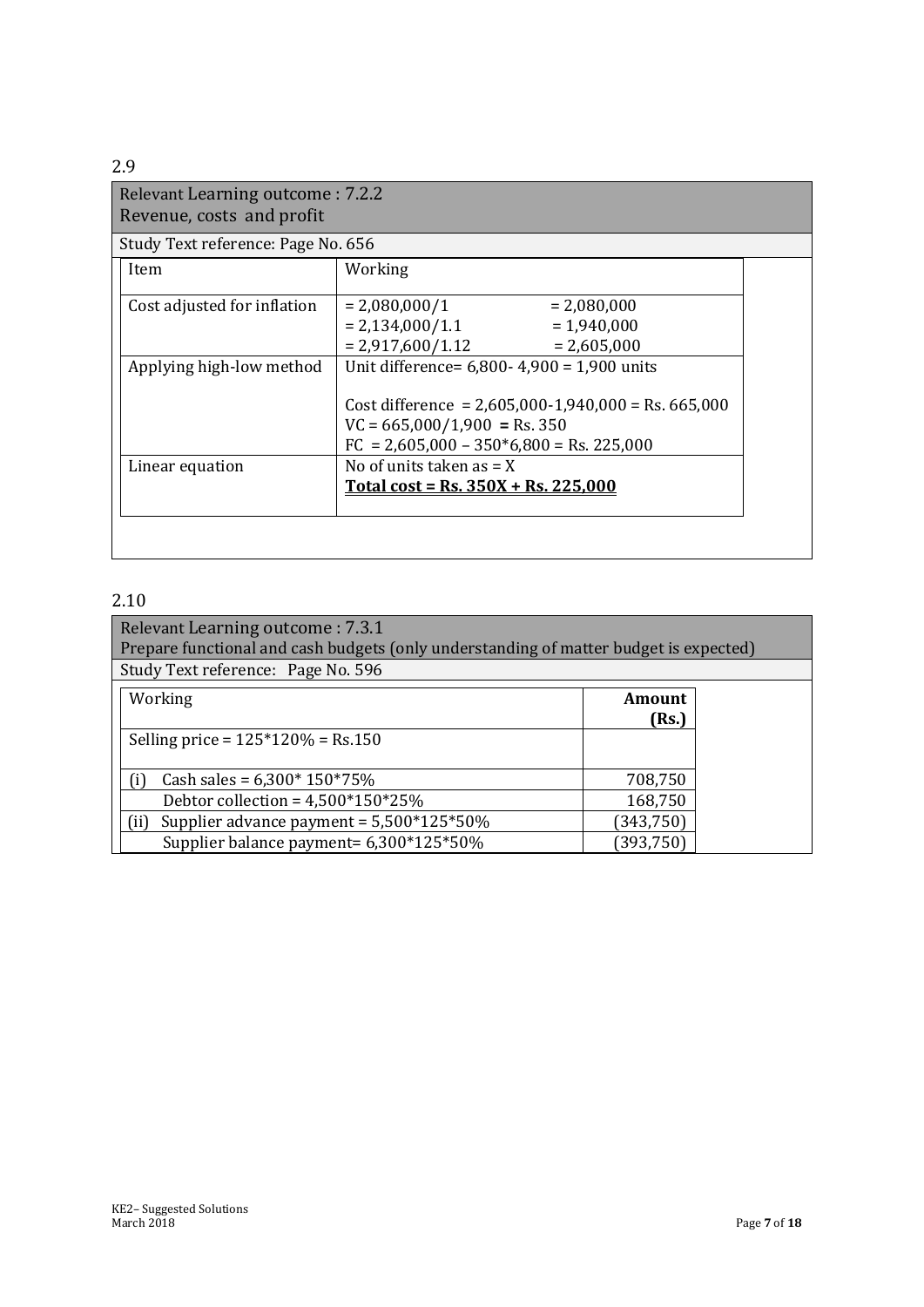# **SECTION 2**

#### **Answer 03**

Relevant Learning Outcome/s: 1.3.1 Explain types of remuneration (time based, piece based and incentive schemes) and accounting for cost of labour (including flexible working and labour turnover). Study Text reference: Page No. 172/175/177

#### (a) Minimum guaranteed payment

|                            | Computation                           | Rs.           |
|----------------------------|---------------------------------------|---------------|
| Basic pay                  | 1,200                                 | 1,200         |
| Overtime premium           | $(1,200/8)$ *1.5 * $(12-8)$ = 225 * 4 | 900           |
| Minimum payment per member |                                       | 2,100         |
| Minimum daily payment      | $= 2,100*40$                          | <u>84.000</u> |

#### (b) Daily payment and conversion cost

| <b>Daily</b><br>units | Labour pay (Rs.)      | Overhead pay (Rs.) | <b>Total pay</b><br>(Rs.) | <b>Unit conversion cost</b><br>(Rs.) |
|-----------------------|-----------------------|--------------------|---------------------------|--------------------------------------|
| (kg)                  |                       |                    |                           |                                      |
| 5,040                 | $5,040*50/3 = 84,000$ | $40*12*150=72,000$ | 156,000                   | $156,000/5,040 = 30.95$              |
| 3,600                 | $3,600*50/3$          | 72,000             | 156,000                   | $156,000/3,600 = 43.33$              |
|                       | Minimum = $84,000$    |                    |                           |                                      |
| 7,200                 | 7,200*50/3            | 72,000             | 192,000                   | $192,000/7,200 = 26.27$              |
|                       | $=120,000$            |                    |                           |                                      |

(c)

(i) Productivity ratio

| Output<br>level | <b>Planned/Budgeted</b><br><b>Hours</b> | <b>Actual Hours</b> | Productivity         |
|-----------------|-----------------------------------------|---------------------|----------------------|
| 3,600           | 300                                     | 480                 | $= 300/480 = 62.5\%$ |
| 7,200           | 600                                     | 480                 | $= 600/480 = 125\%$  |
| $\mathbf{r}$    |                                         |                     |                      |

**Or**

| Out put | No. of units that<br>should be made | Productivity                  |
|---------|-------------------------------------|-------------------------------|
| 3,600   | $480$ hrs*12 = 5.760                | $= 3,600/5,760$<br>$= 62.5\%$ |
| 7,200   | $= 5,760$                           | $= 7,200/5,760 = 125\%$       |

#### (ii) Capacity ratio

| <b>Hours</b> | <b>Hours budgeted</b> | Capacity ratio=             |  |
|--------------|-----------------------|-----------------------------|--|
| worked       |                       | hours worked/hours budgeted |  |
| 480          | 480                   | 480/480<br>$= 100\%$        |  |
| 480          | 480                   | 480/480<br>$= 100\%$        |  |

### **(Total 10 Marks)**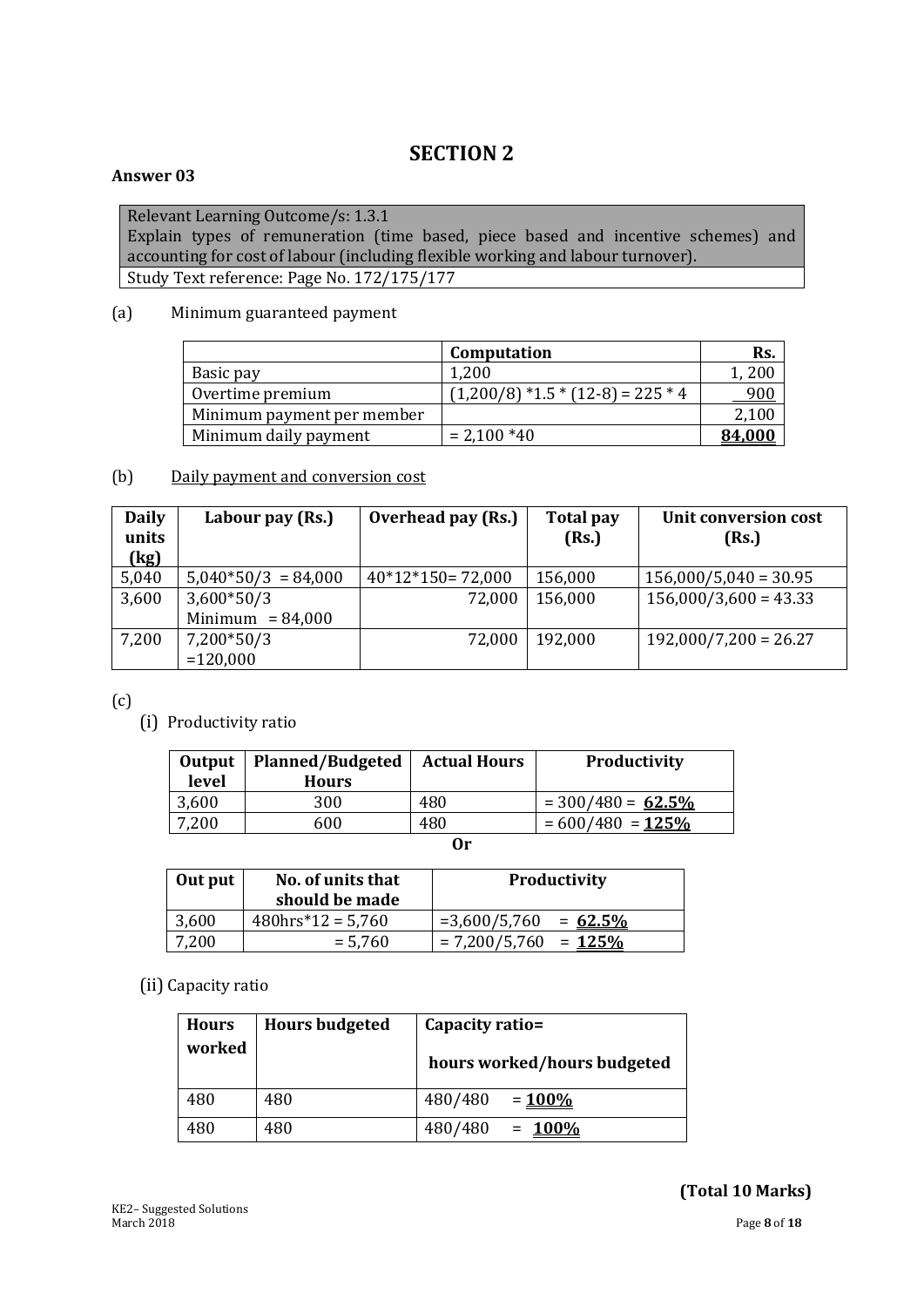# **Answer 04**

| Relevant Learning Outcome/s: 2.4<br>Profitability in business |
|---------------------------------------------------------------|
| Study Text reference: Page No. 278/292                        |

## (a)

| <b>Sales</b><br>quantity | <b>Variable</b><br>cost | <b>Contribution</b><br>(Rs. million) | <b>Fixed cost</b><br>(Rs. million) | <b>Profit</b><br>(Rs. million) | Joint<br>probabilities | <b>Expected</b><br>value |
|--------------------------|-------------------------|--------------------------------------|------------------------------------|--------------------------------|------------------------|--------------------------|
|                          | per unit<br>(Rs.)       |                                      |                                    |                                |                        | (Rs. million)            |
| 150,000                  | 320                     | 27                                   | 16                                 | 11                             | 0.18                   | 1.98                     |
| 150,000                  | 300                     | 30                                   | 16                                 | 14                             | 0.12                   | 1.68                     |
| 165,000                  | 320                     | 29.7                                 | 16                                 | 13.7                           | 0.36                   | 4.932                    |
| 165,000                  | 300                     | 33                                   | 16                                 | 17                             | 0.24                   | 4.08                     |
| 170,000                  | 320                     | 30.6                                 | 16                                 | 14.6                           | 0.06                   | 0.876                    |
| 170,000                  | 300                     | 34                                   | 16                                 | <u>18</u>                      | 0.04                   | 0.72                     |
|                          |                         |                                      |                                    | 88.3                           | 1.00                   | 14.268                   |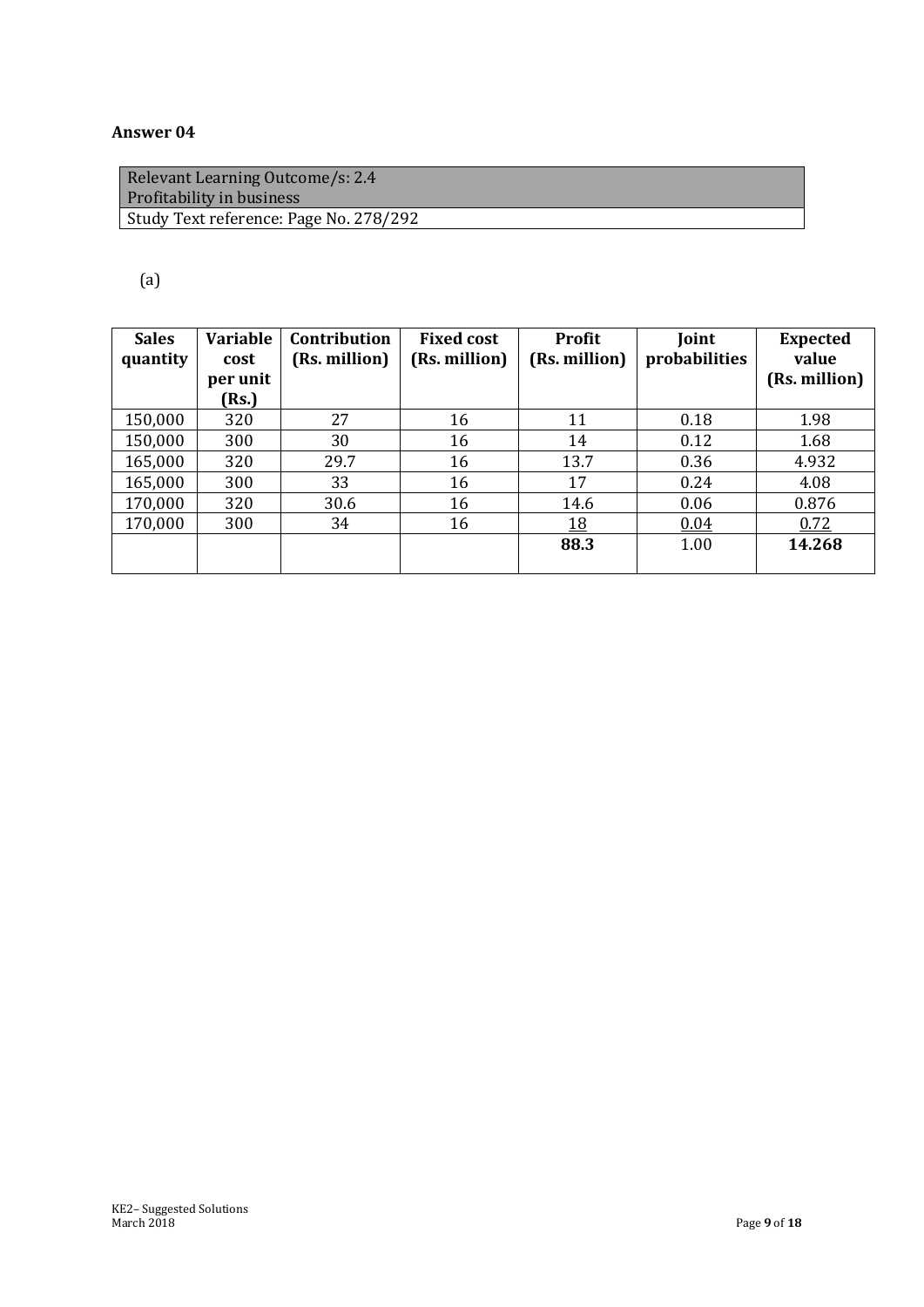#### **Alternative answer**

(a)

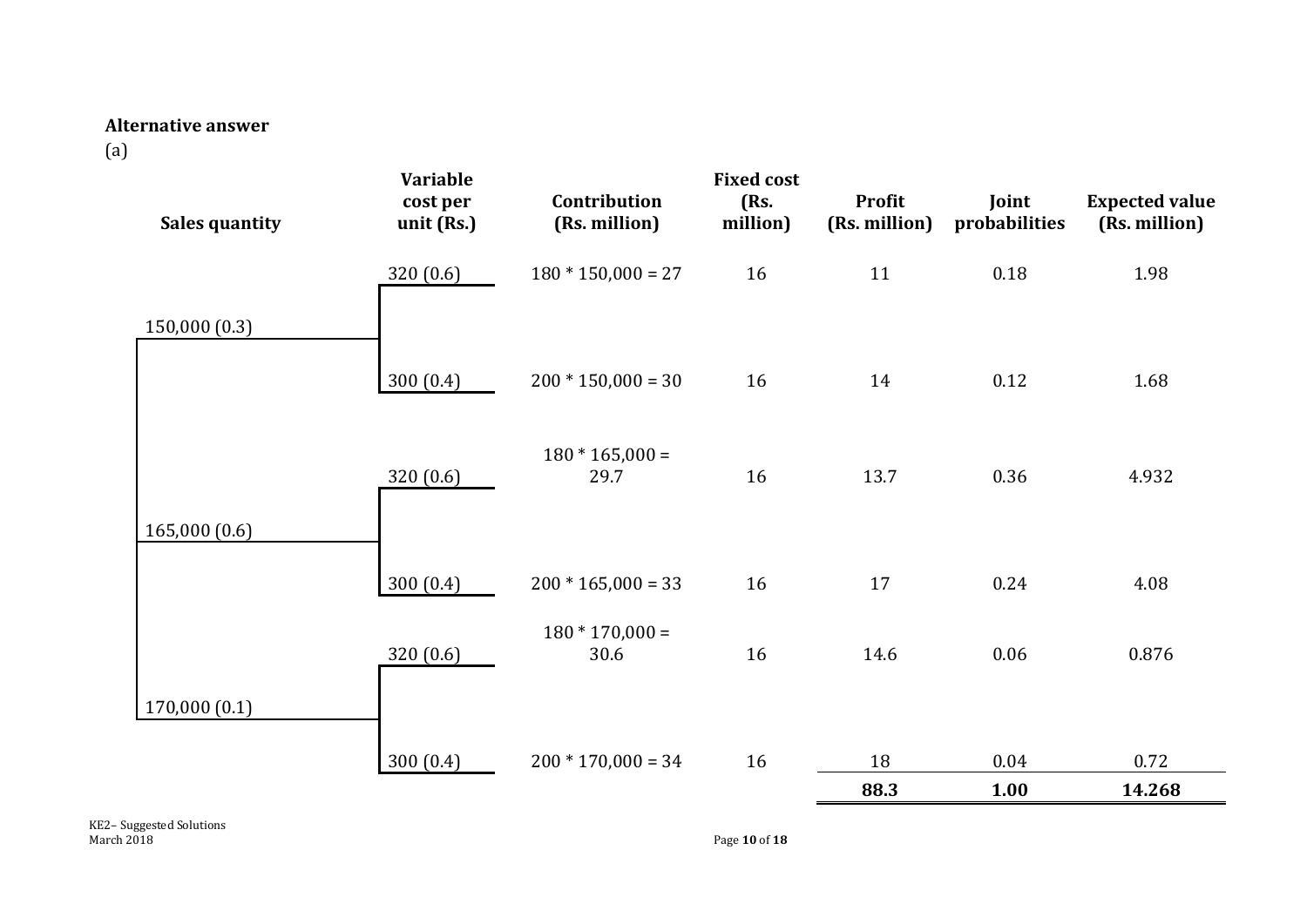(b)

(i) Expected profit in the next year without advertising:

 $= (100,000 * 500 - 100,000 * 300) - 10$  million

- $= 10$  million  $(0.4) \longrightarrow 4$  million = (100,000 \* 500 – 100,000 \* 320) – 10 million
	- $=$  ( $\frac{1}{2}$ ) 8 million (0.6)  $\longrightarrow$  4.8 million
- Total = Rs. 8.8 million

 Expected profit with the advertising campaign = Rs. 14.268 million Increase in profit due to advertising = Rs. 5.468 million

Therefore, advertising campaign could be recommended for the next year.

#### **Alternatively**

Variable cost =  $320 * (0.6) + 300 * (0.4) = 312$ Contribution =  $(500 - 312) 100,000 =$  Rs. 18.8 million Less: Fixed cost  $=$   $(Rs. 10 \text{ million})$ Profit  $=$  Rs. 8.8 million

Expected profit with the advertising campaign = Rs. 14.268 million Increase in profit due to advertising = Rs. 5.468 million

Therefore advertising campaign could be recommended for the next year.

(ii) Probability that the profit will be more than Rs. 14 million would be:

0.34

**(Total: 10 marks)**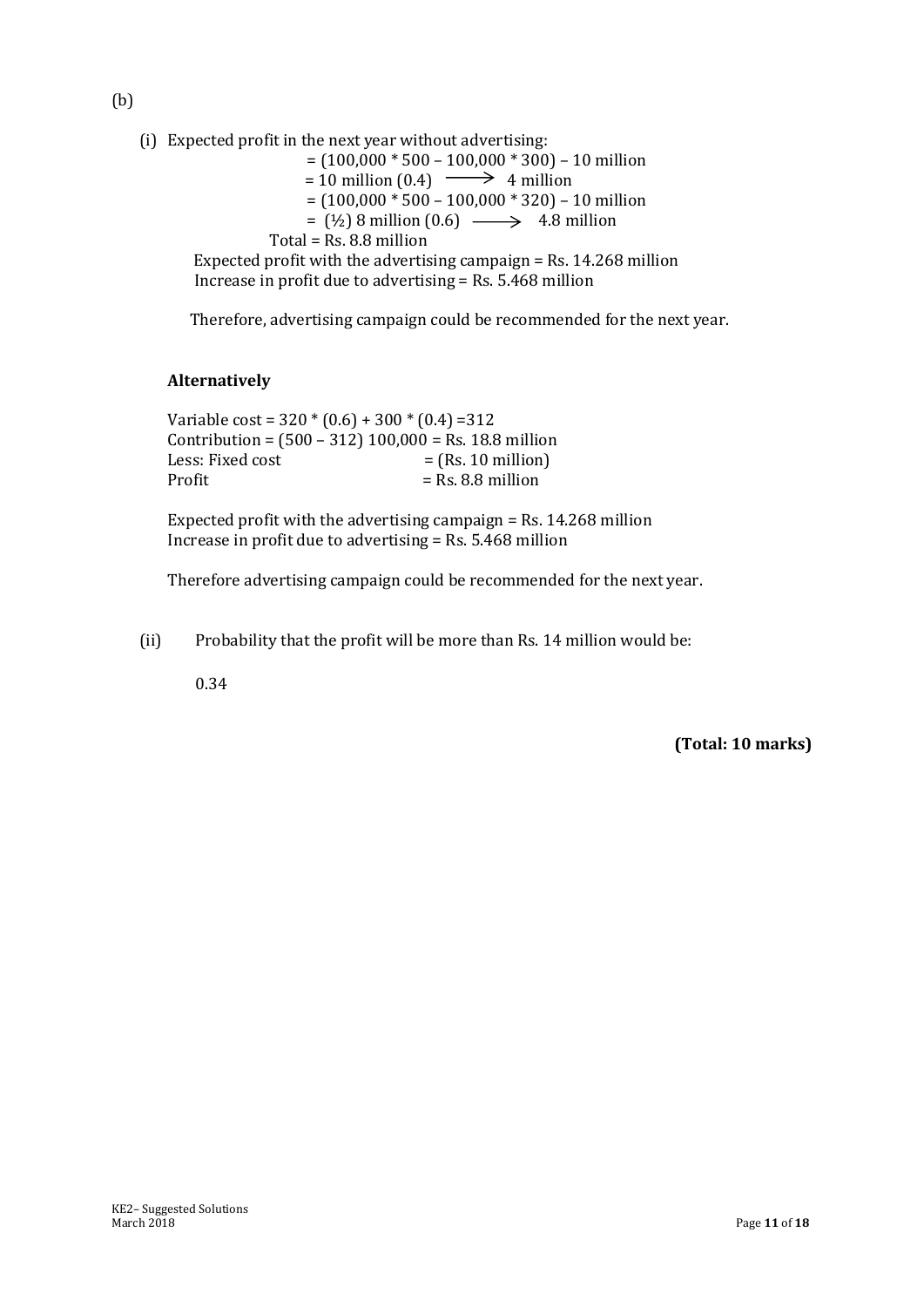#### **Answer 05**

Relevant Learning Outcome/s: 4.2.3 Calculate Payback, ARR, NPV and IRR under simple cash flow projects. Study Text reference: Page No. 445/449/459

#### (a.)

|                                   | <b>Amount</b><br>(Rs.' 000) | DF              | <b>PV</b><br>(Rs.' 000) |
|-----------------------------------|-----------------------------|-----------------|-------------------------|
| Initial investment                | (50,000)                    | 1               | (50,000)                |
| Sale of land at the end of tenure | 20,000                      | 0.1827          | 3,654                   |
| Cost of operation $-1-5$          | (800)                       | 3.6048          | (2,884)                 |
| $-6-15$                           | (2,000)                     | 5.6502 X 0.5674 | (6, 412)                |
| Capital investment                | (15,000)                    | 0.5674          | (8, 511)                |
| Scrap value recovery              | 5,000                       | 0.1827          | 914                     |
| Harvesting income                 | 22,000                      | 5.6502 X 0.5674 | 70,530                  |
| <b>NPV</b>                        |                             |                 |                         |

$$
IRR = a\% + \left[\frac{NPV_A}{NPV_A - NPV_B} \times (b-a)\right]\%
$$

$$
IRR = 12\% + \left[ \frac{7,291}{7,291+23,097} * (20\% - 12\%) \right]
$$

 $IRR = 12\% + 1.92\%$ 

#### **IRR = 13.92%** (b)

IRR method indicates that a project is viable if the IRR exceeds the minimum acceptable rate of return. **(½ mark)**Here the alternative project exceeds the IRR of project in evaluation by 1.08% (15-13.92). **(1 mark)** Hence, the alternative project is more attractive.

#### (c)

Payback period measures how long an investment takes to recover the initial cash spending of an investment. It can be considered as an effective measure of investment risk.

When companies are in cash flow difficulties earlier cash recovery is very much important. Lower pay back means, early recovery of investment. However, payback does not measure the value or the expected return on investment that it would provide. It ignores all cash flows and returns once the payback is achieved.

When the project's expected cash flows are difficult to measure reliably and runs for many future years, payback could be used to decide whether to accept or not.

Most companies use payback as an initial evaluation method and if the payback period is below the expected time period, the investment is evaluated following other technical methods.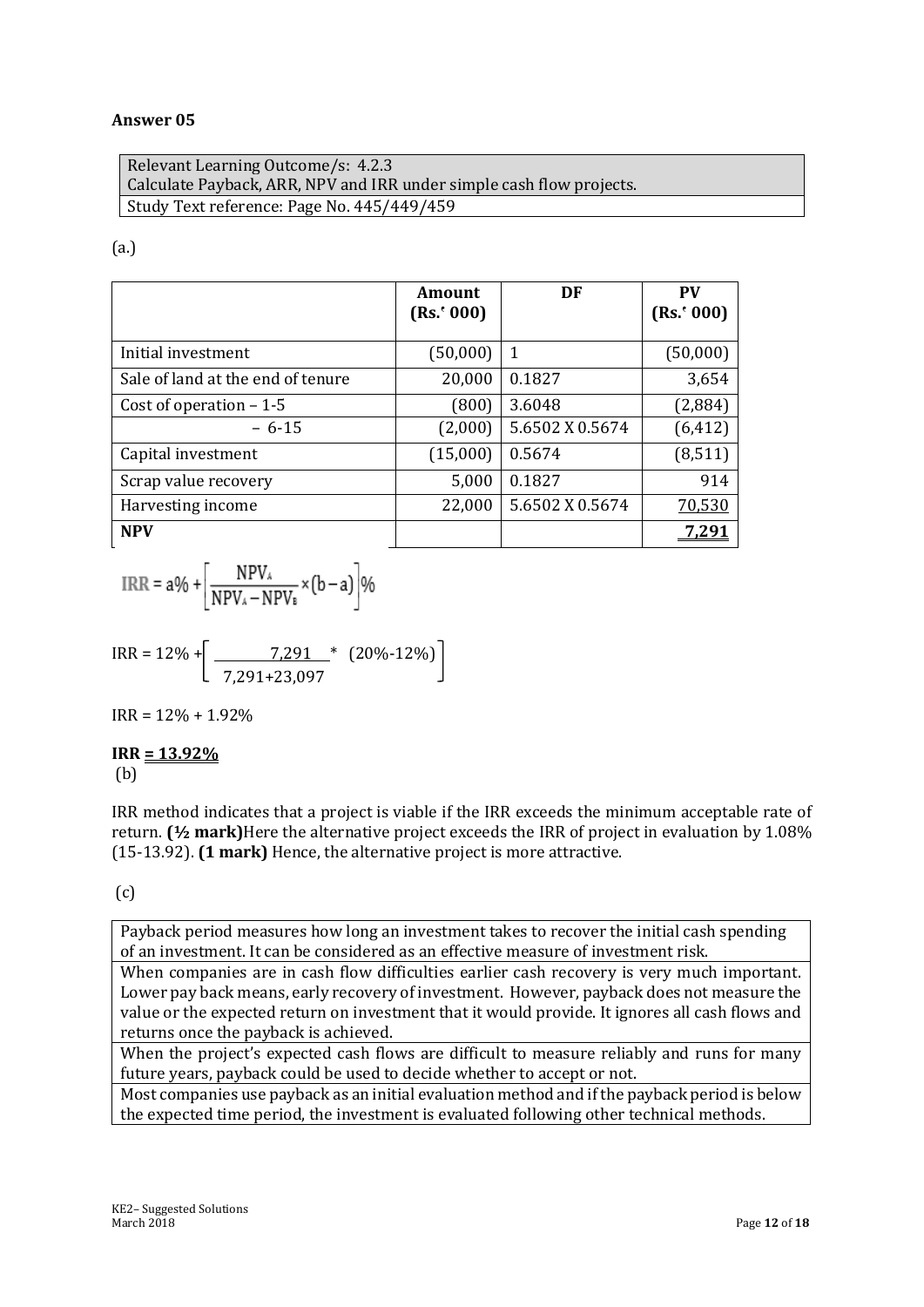#### **Answer 06**

Relevant Learning Outcome/s : 7.4.1 Prepare budgetary control statement (fixed/flexed/actual/variance) Study Text reference: Page No 610/621/622

#### (i) **Flexible budget**

|                        | Working                                  | Flexible<br>(Units 1,200) |
|------------------------|------------------------------------------|---------------------------|
| <b>Activity levels</b> | Budgeted= $525,000/350 = 1,500$ units    |                           |
|                        | $= 438,000/365 = 1,200$ units<br>Actual  |                           |
| Sales revenue          | $= 525,000/1,500 * 1,200$                | 420,000                   |
| Cost of sales          |                                          |                           |
| Material               | $= 180,000/1,500 *1,200$                 | 144,000                   |
|                        |                                          |                           |
| Labour                 | $= 135,000/1,500 * 1,200$                | 108,000                   |
| Other direct costs     | $= 37,500 / 1,500 \times 1,200$          | 30,000                    |
|                        |                                          |                           |
| Other variable costs   | $= 24,000/1,500*1,200$                   | 19,200                    |
|                        |                                          |                           |
|                        |                                          | 118,800                   |
| Office administrative  |                                          | 36,000                    |
| costs                  |                                          |                           |
| Selling & distribution | $=(57,000-51,400)/(1,500-800)$ = Vc= 8   | 54,600                    |
| costs                  | $Fc = (57,000 - (1,500)^*8)$ = Fc 45,000 |                           |
|                        | $= 1,200*8 + 45,000$                     |                           |
| Profit                 |                                          | 28,200                    |

#### (ii) **Re-computed variances**

| Item                         | Actual<br>(Rs.) | Flexed (Rs.) | Variance (Rs.) |
|------------------------------|-----------------|--------------|----------------|
| Sales revenue                | 438,000         | 420,000      | 18,000 F       |
| Cost of sales                |                 |              |                |
| Material                     | (140,000)       | (144,000)    | 4,000 F        |
| Labour                       | (130, 400)      | (108,000)    | $(22,400)$ A   |
| Other direct                 | (38,000)        | (30,000)     | $(8,000)$ A    |
|                              |                 |              |                |
| Other variable costs         | (18,500)        | (19,200)     | 700F           |
|                              |                 |              |                |
|                              | 111,100         | 118,800      | $(7,700)$ A    |
| Office administrative costs  | (42,000)        | (36,000)     | 6,000A         |
| Selling & distribution costs | (52,000)        | (54, 600)    | 2,600F         |
| Profit                       | 17,100          | 28,200       | 11,100A        |
|                              |                 |              |                |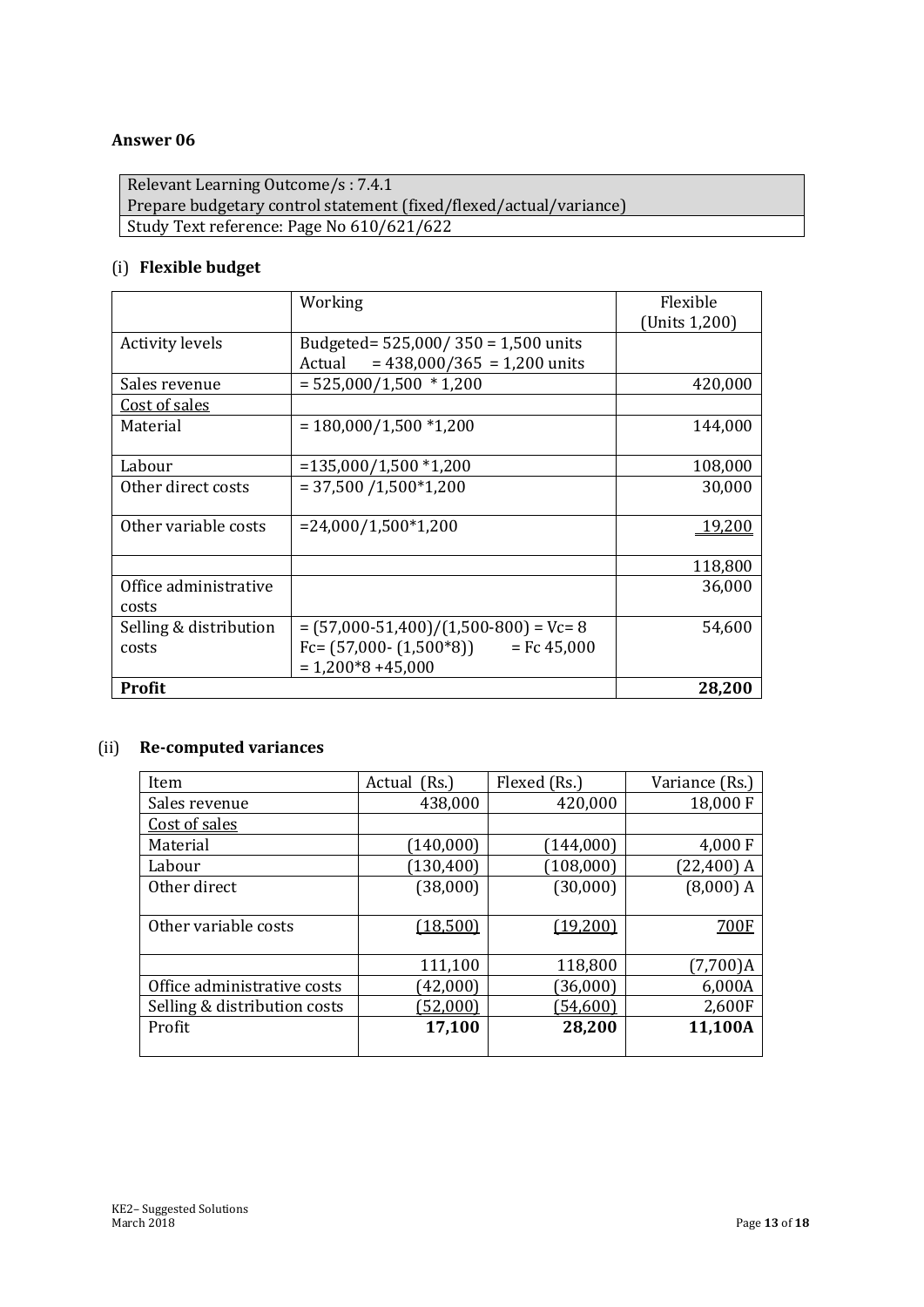- (b)
- (i) Fixed budget is designed to remain unchanged regardless of the volume of output or sales achieved.
- (ii) Every business is dynamic and actual volumes of output cannot be expected to conform exactly to the fixed budget.
- (iii) Corrective actions may not be designed if the actual performances are not compared with what exactly should have been at the achieved level of performance.
- (iv) Budget holders may get dissatisfied if their evaluations are performed on the variances occurred beyond their inefficiencies. Fixed budgets do not provide quality information about how bad or good the actual performance was.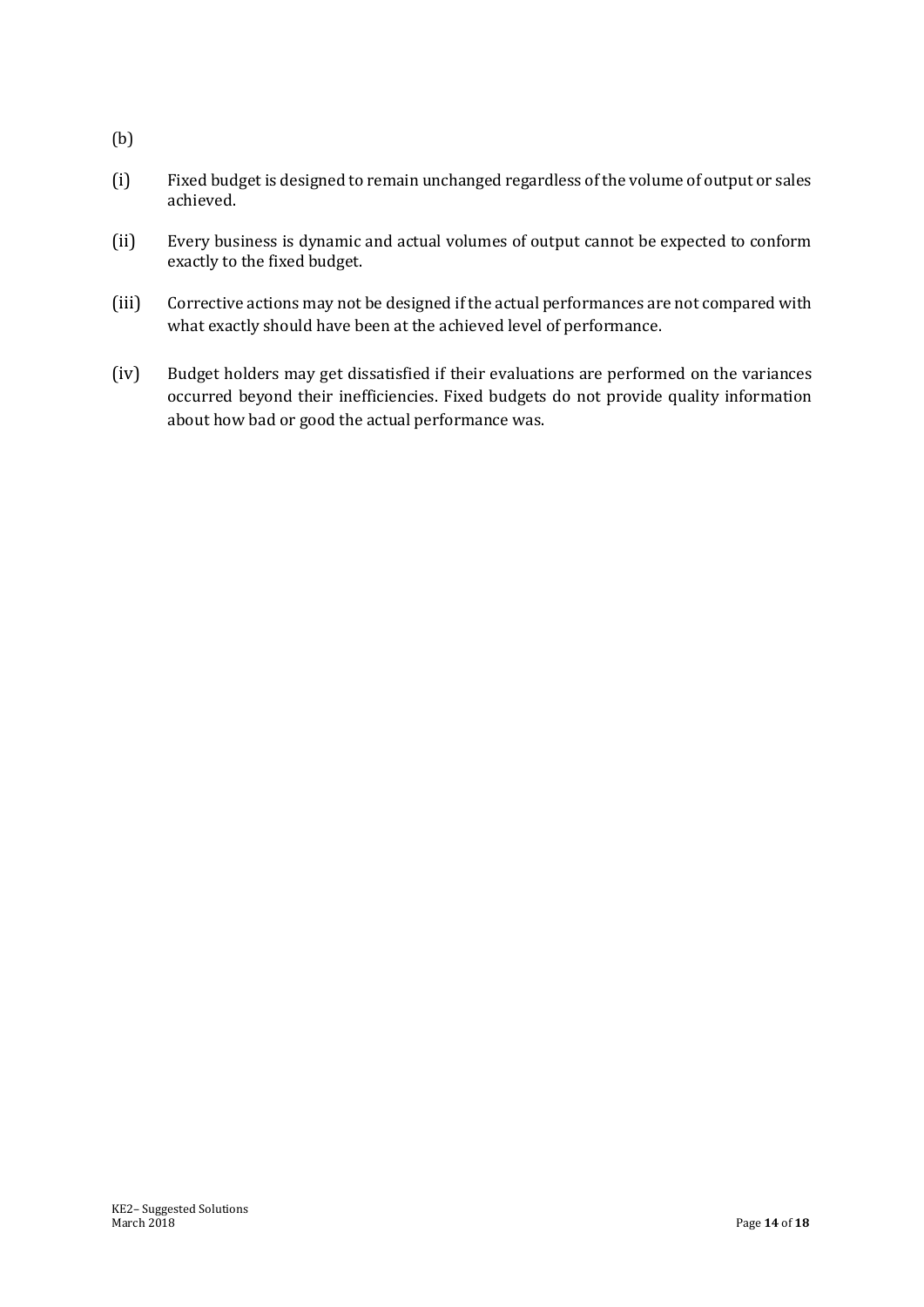# **SECTION 3**

#### **Answer 07**

Relevant Learning Outcome/s : 5.1.1/5.1.2/3.1.3

5.1.1 Define standard costing (should compare standards vs budgets) and types of standards.

- 5.1.2 The applicability of standard costing to organisations (with special reference to the difficulties involved in implementing standard costing to service organsiations and modern organisations)
- 3.1.3 Prepare profit statements under both absorption and marginal costing, and the profit reconciliation statement.

Study Text reference: Page No. 481/473/482/378/384

(a)

- Budgets give planned total aggregate costs for a function or a cost centre where as standards show the unit resource usage for a single task such as standard labour hours for a single unit of production.
- Budgets can be prepared for all functions even where output cannot be measured. However, standards are limited to situations where repetitive actions are performed and output can be measured.
- Budgets are basically expressed in money terms whereas standards need not be expressed in money terms.
- Budget is a quantified monetary plan for a future period which managers will achieve, where a standard is a carefully predetermined quantity target which can be achieved under certain conditions.

(b)

- For the valuation of inventories and cost of production for cost accounting purposes.
- To act as a control device in standard costing and variance analysis.

 $(c)$ 

- Use of advanced technology reduces the usage of labour in the production by a high proportion in labour intensive manufacturing systems. Therefore, the importance of standard costing is minimal in highly technological manufacturing systems.
- Theoretically material usage variances should be virtually non-existent in automated manufacturing systems, provided the accuracy of machines as opposed to human operators.
- Standard costing tends to focus on how to control costs whereas in a modern and competitive business environment the focus should be on quality and continuous improvement. Setting standards indicates to staff that merely achieving the standard is sufficient, however businesses should be focused on improving to increase their competitive advantage.
- Standards can quickly become out of date in the modern environment as technology and customer demands change rapidly.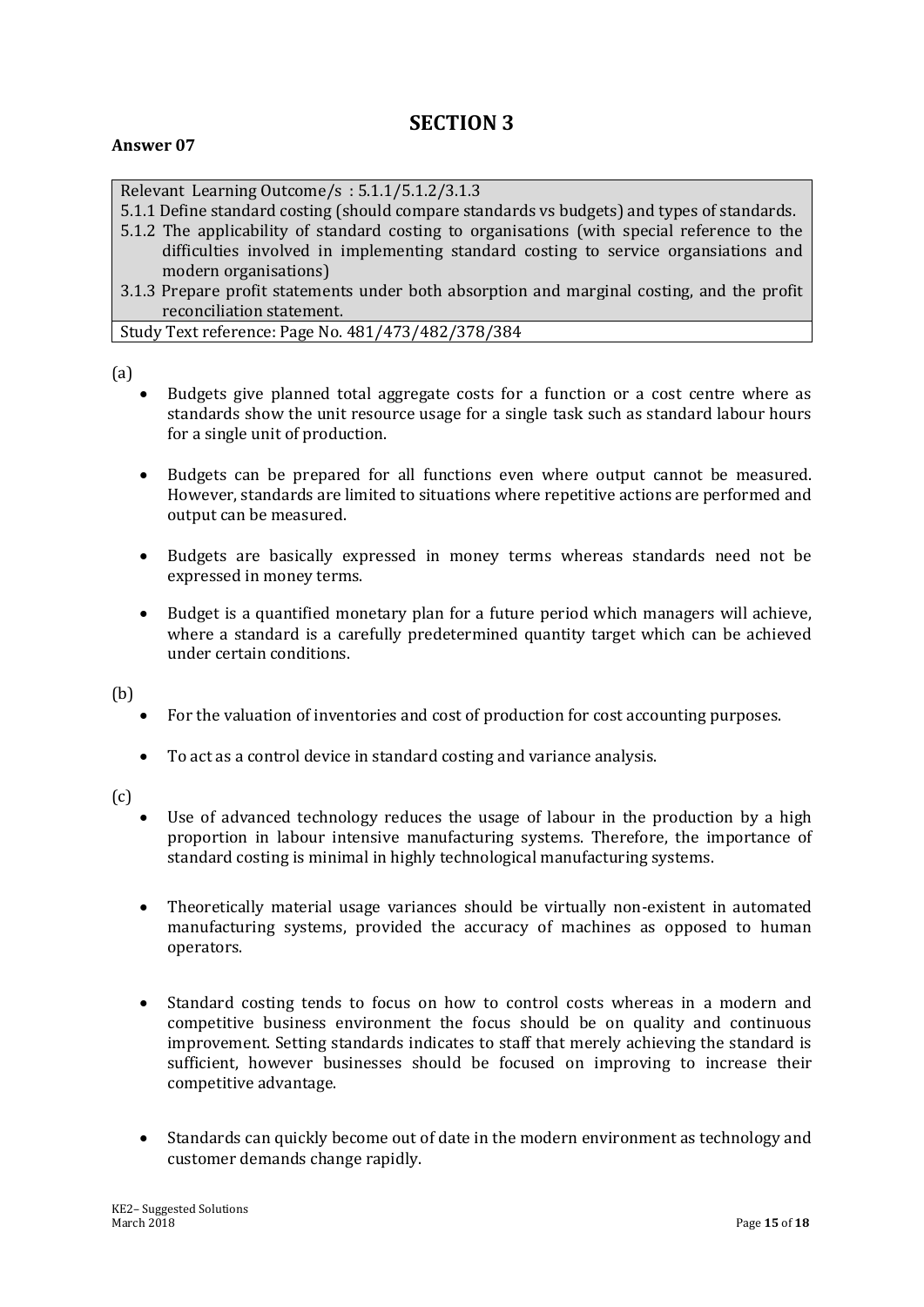| <b>Absorption costing system</b>                 |               |
|--------------------------------------------------|---------------|
|                                                  | <b>Rs. 75</b> |
| FPOH absorption rate per unit =                  |               |
| 7,500,000/100,000                                |               |
| Variable cost                                    | Rs. 350       |
| Unit cost                                        | Rs. 425       |
| <b>Profit computation</b>                        | (Rs. '000)    |
| Sales                                            | 57,000        |
| Cost of sales                                    |               |
| Variable cost (425*95,000)                       | (40, 375)     |
|                                                  | 16,625        |
| Over absorption (105,000 (W1) - 100,000)*75      | 375           |
| <b>Profit for the month</b>                      | 17,000        |
| $W1 = \text{Production} = (15,000-5,000+95,000)$ | 105,000       |
| <b>Marginal costing system</b>                   |               |
| <b>Profit computation</b>                        | (Rs. '000)    |
| Sales                                            | 57,000        |
| Cost of sales                                    |               |
| Variable cost (350*95,000)                       | (33,250)      |
|                                                  | 23,750        |
| Fixed production overheads                       | (7,500)       |
| <b>Profit for the month</b>                      | 16,250        |

## **Alternatively**

|                                                                                    |             | <b>Absorption</b><br>costing |             | <b>Marginal costing</b> |
|------------------------------------------------------------------------------------|-------------|------------------------------|-------------|-------------------------|
|                                                                                    |             | (Rs.)                        |             | (Rs.)                   |
| Sales (95,000 *600)                                                                |             | 57,000,000                   |             | 57,000,000              |
| <b>Opening inventory:</b>                                                          | 2,125,000   |                              |             |                         |
| Absorption-(5,000 *425)<br>Marginal-(5,000 * 350)<br><b>Production:</b>            | 44,625,000  |                              | 1,750,000   |                         |
| Absorption- $(105,0001/2 * 425)$<br>Marginal- (105,000 * 350)                      |             |                              | 36,750,000  |                         |
| <b>Closing inventory:</b><br>Absorption- (15,000 *425)<br>Marginal- (15,000 * 350) | (6,375,000) |                              | (5,250,000) |                         |
| Cost of sales                                                                      |             | (40, 375, 000)               |             | (33,250,000)            |
|                                                                                    |             | 16,625,000                   |             | 23,750,000              |
| Over absorption of production                                                      |             | 375,000                      |             |                         |
| Profit                                                                             |             | 17,000,000                   |             | 23,750,000              |
| Fixed production overheads                                                         |             |                              |             | (7,500,000)             |
| Profit                                                                             |             |                              |             | 16,250,000              |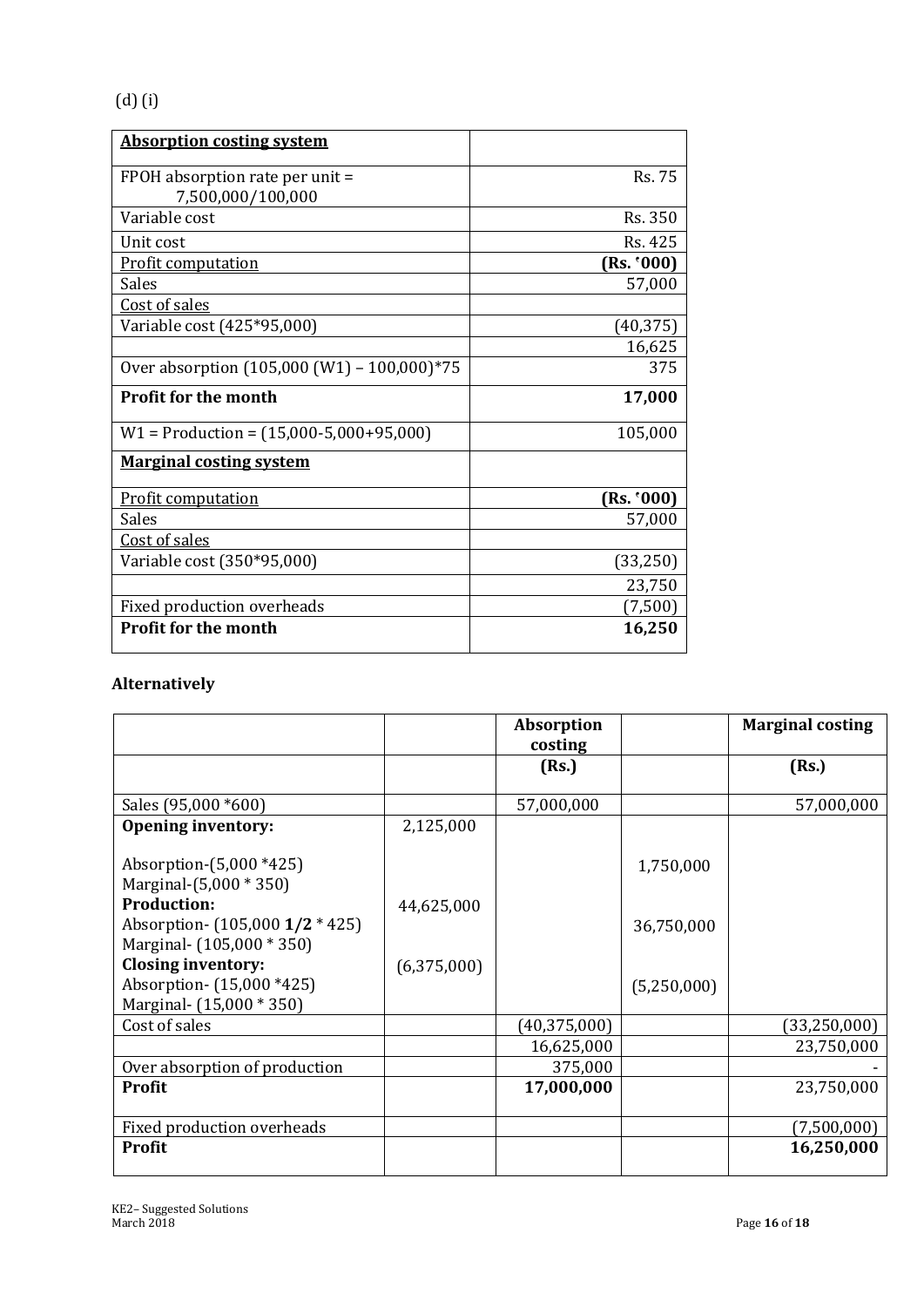## (ii)

| Profit as per marginal costing          |         | 16,250 |
|-----------------------------------------|---------|--------|
| Closing inventory                       | 15,000  |        |
| Less: Opening inventory                 | (5,000) |        |
| Increase in inventory                   | 10,000  |        |
| Fixed overhead increase in the movement |         |        |
| Inventory (10,000*75)                   |         | 750    |
| Profit as per absorption costing        |         | 17,000 |
|                                         |         |        |